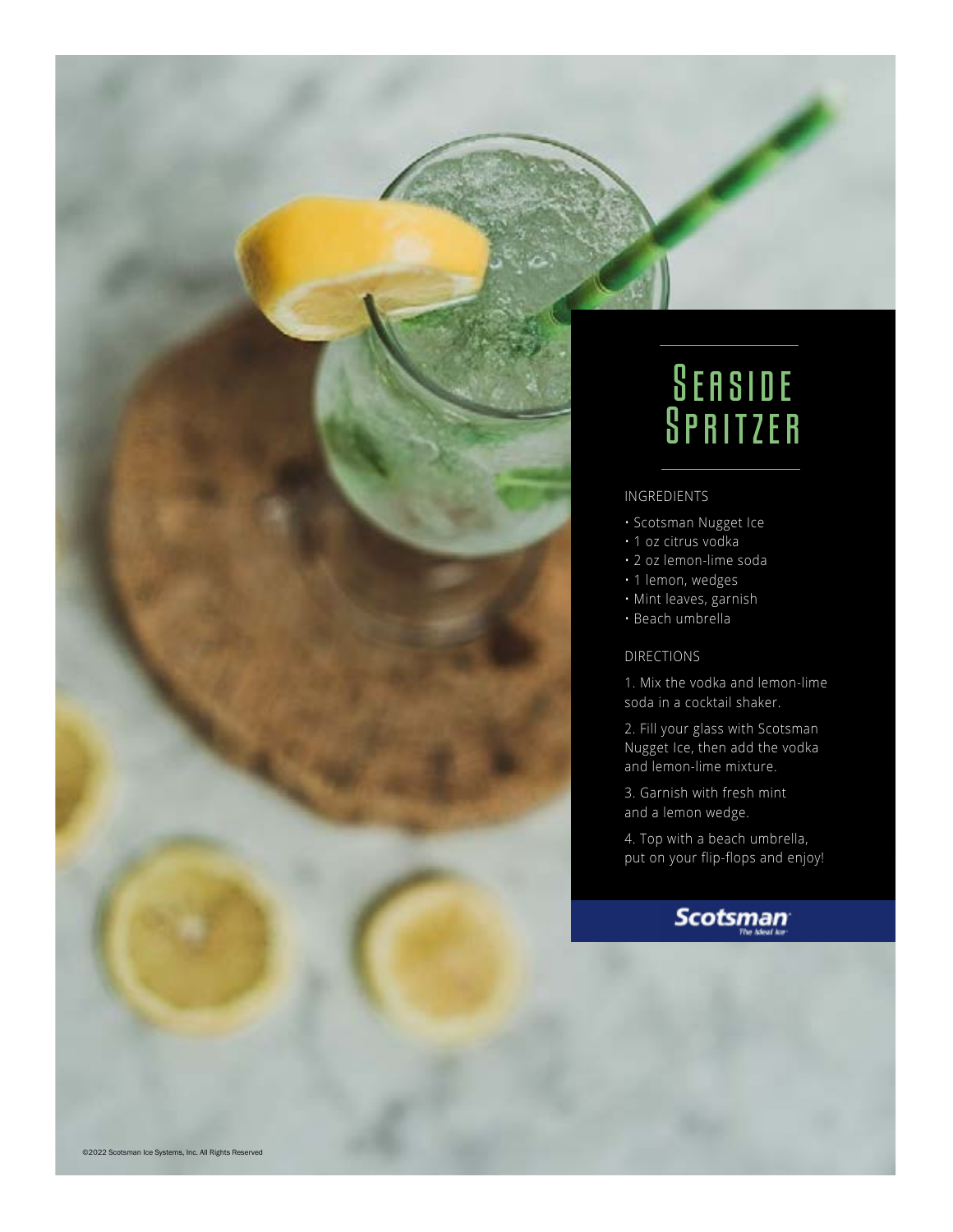

- Scotsman Nugget Ice
- 4 oz ruby red grapefruit juice
- 11/2 oz silver tequila
- 1 oz triple sec
- 1 1/2 oz lime juice
- 1 tbsp cream of coconut
- 1/2 salt and 1/2 sugar mixture, garnish

### DIRECTIONS

1. Rim the serving glass with the salt and sugar mixture.

2. Fill the glass with Scotsman Nugget Ice.

3. Pour the remaining ingredients into the glass and stir well.

4. Garnish with a lime wedge and enjoy!

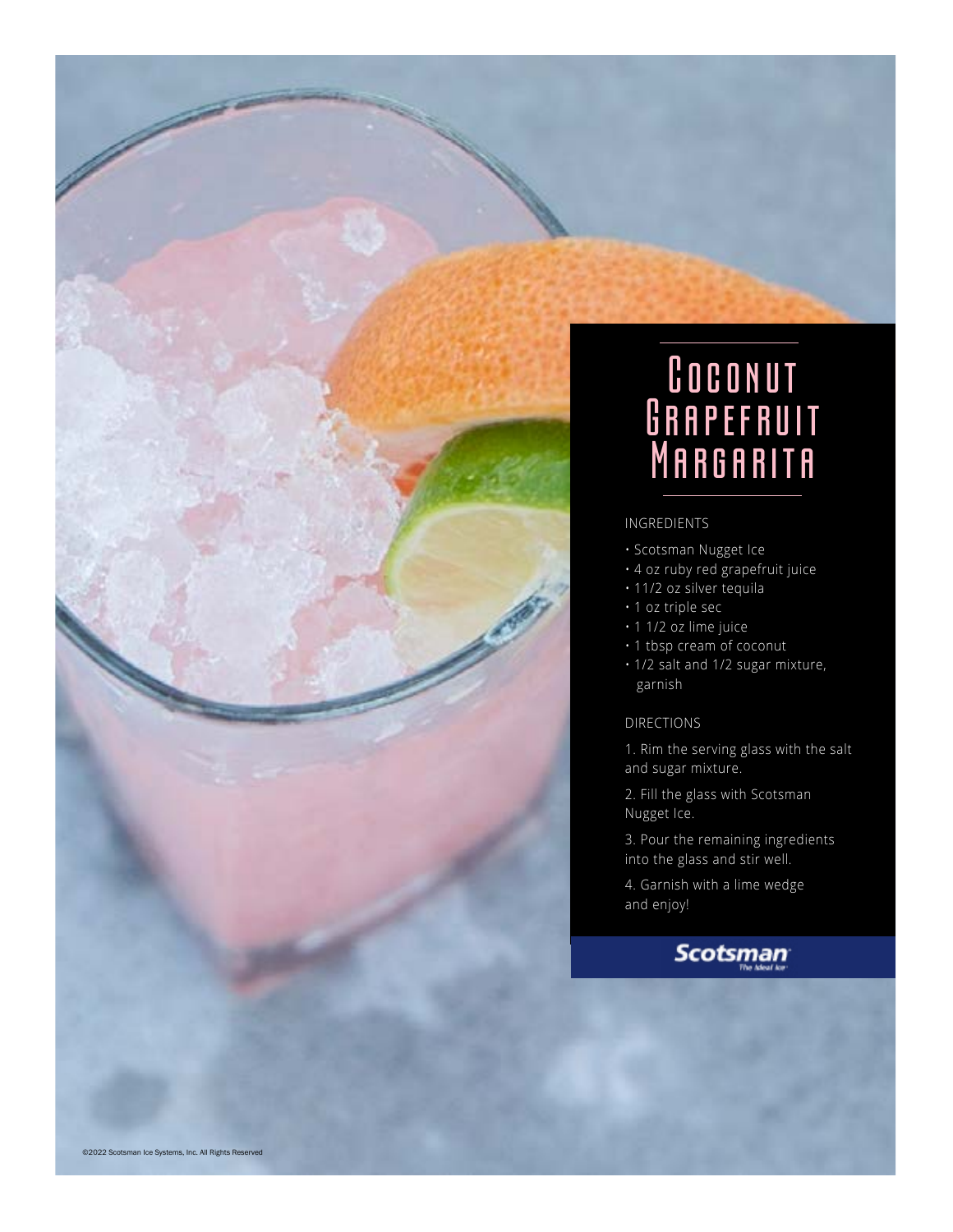

- Scotsman Nugget Ice
- 1 bottle of champagne
- 1 bottle of pink lemonade
- Raspberries, garnish

#### DIRECTIONS

- 1. Fill a Champagne Flute with Scotsman Nugget Ice.
- 2. Pour champagne into glass - about 3/4 full
- 3. Top off with pink lemonade.

4. Drop in raspberries for added flavor and enjoy watching the morning unfold.

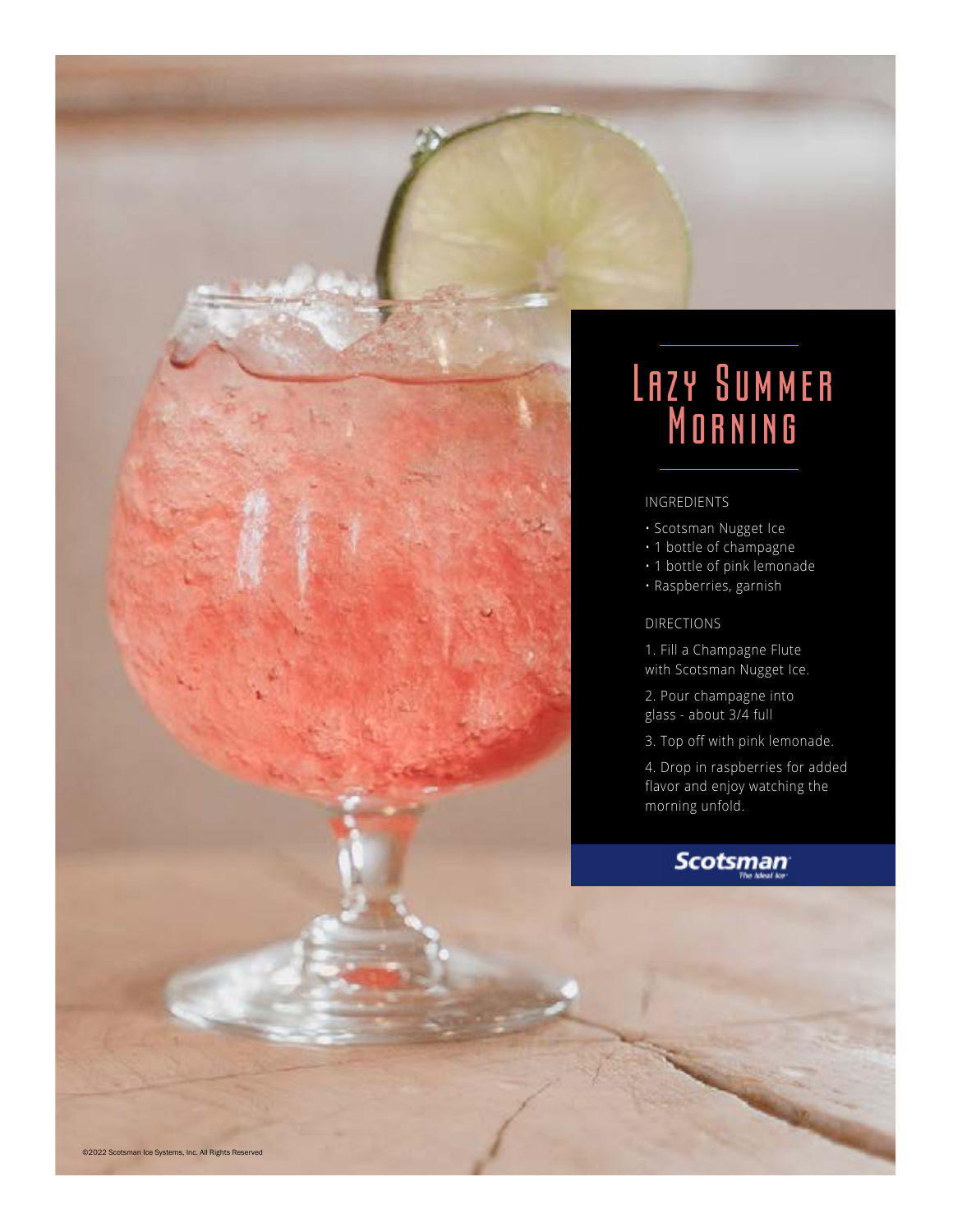## GRINCH'S Green Punch

### INGREDIENTS

- Scotsman Nugget Ice
- 46 oz pineapple juice
- 2 packets lemon-lime powder drink mix
- 14 oz can of frozen limeade concentrate
- 2 liters lemon-lime Soda
- 5 strawberries, sliced

#### DIRECTIONS

1. Mix all ingredients into a pitcher and stir well.

2. Fill glasses with Scotsman Nugget Ice.

3. Pour punch into glasses and top with strawberry garnish.

4. Take a sip and say "I'm all toasty inside."

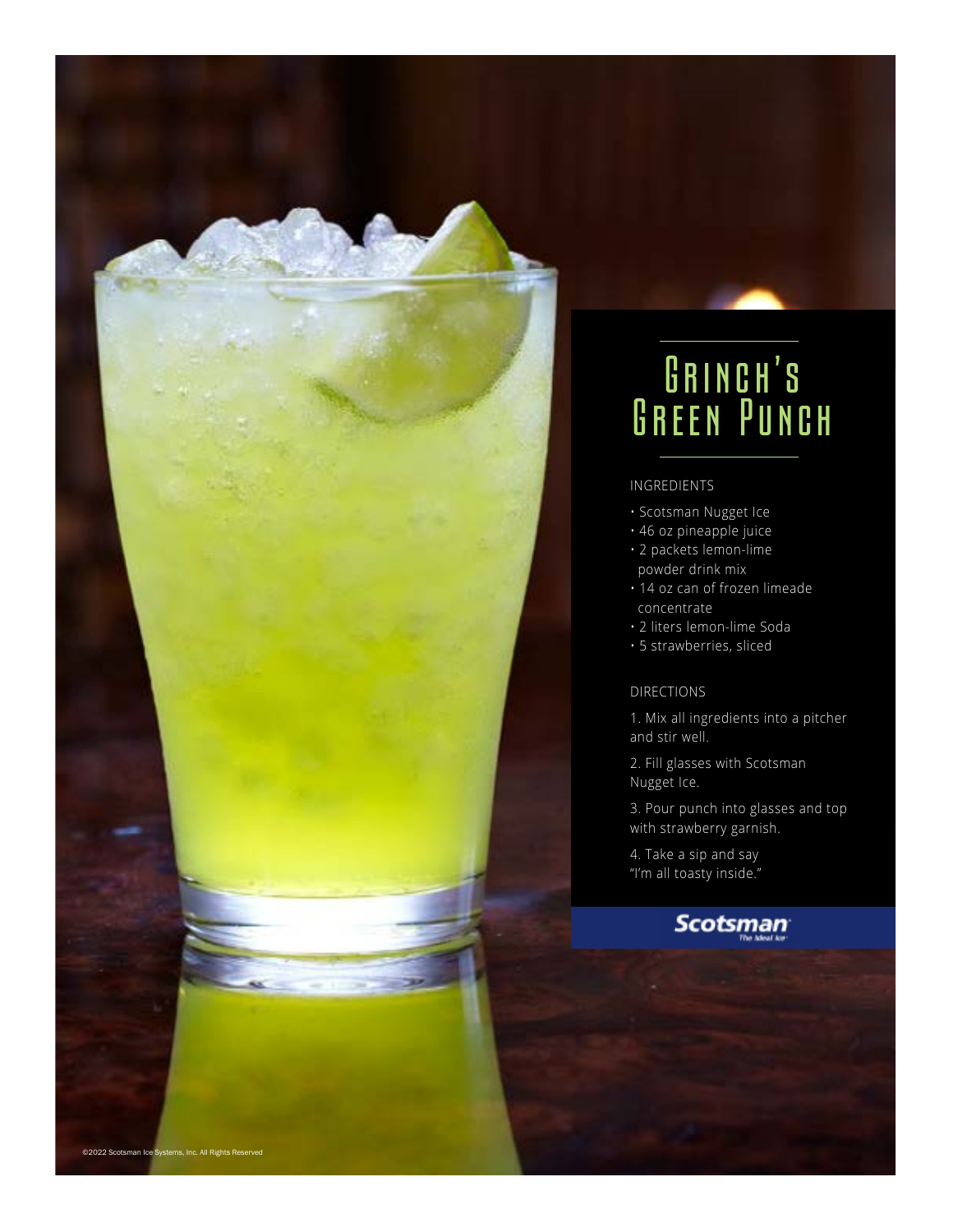

## CRANBERRY Cosmo

#### INGREDIENTS

- Scotsman Nugget Ice
- 2 tbsp cranberry syrup
- 1 oz vodka
- 1 oz spiced rum
- 2 oz orange juice
- 2 oz club soda
- Cranberries, garnish
- Mint leaves, garnish

### DIRECTIONS

1. Fill your glass with Scotsman Nugget Ice.

2. In a cocktail shaker, add the cranberry syrup, vodka, spiced rum and orange juice. Shake well.

3. Pour into glass with ice and top off with soda water.

4. Add cranberries and mint garnish and enjoy!

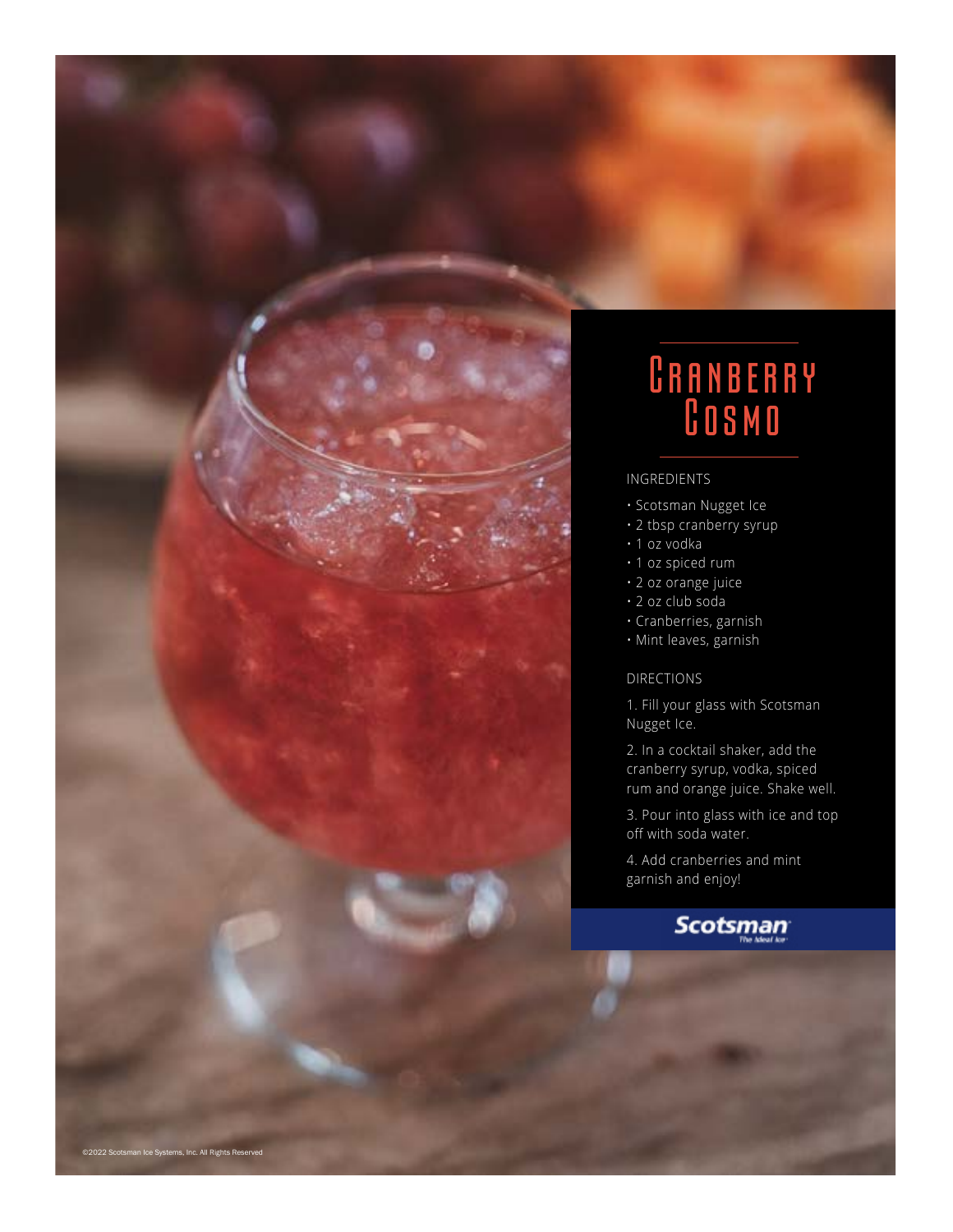## Cupid's Love Potion

### INGREDIENTS

- Scotsman Nugget Ice
- 4 oz lemon-lime soda
- 2 oz cranberry juice
- 1 oz grapefruit juice
- 1 oz orange juice
- A splash of grenadine
- Strawberry, garnish
- Valentine heart candy, garnish

#### DIRECTIONS

1. Fill a glass with Scotsman Nugget Ice.

2. Add the lemon-lime soda, cranberry juice, grapefruit juice, orange juice, and grenadine.

3. Stir well.

©2022 Scotsman Ice Systems, Inc. All Rights Re

4. Top with strawberries and a couple valentine candy hearts.

5. Share with your Valentine.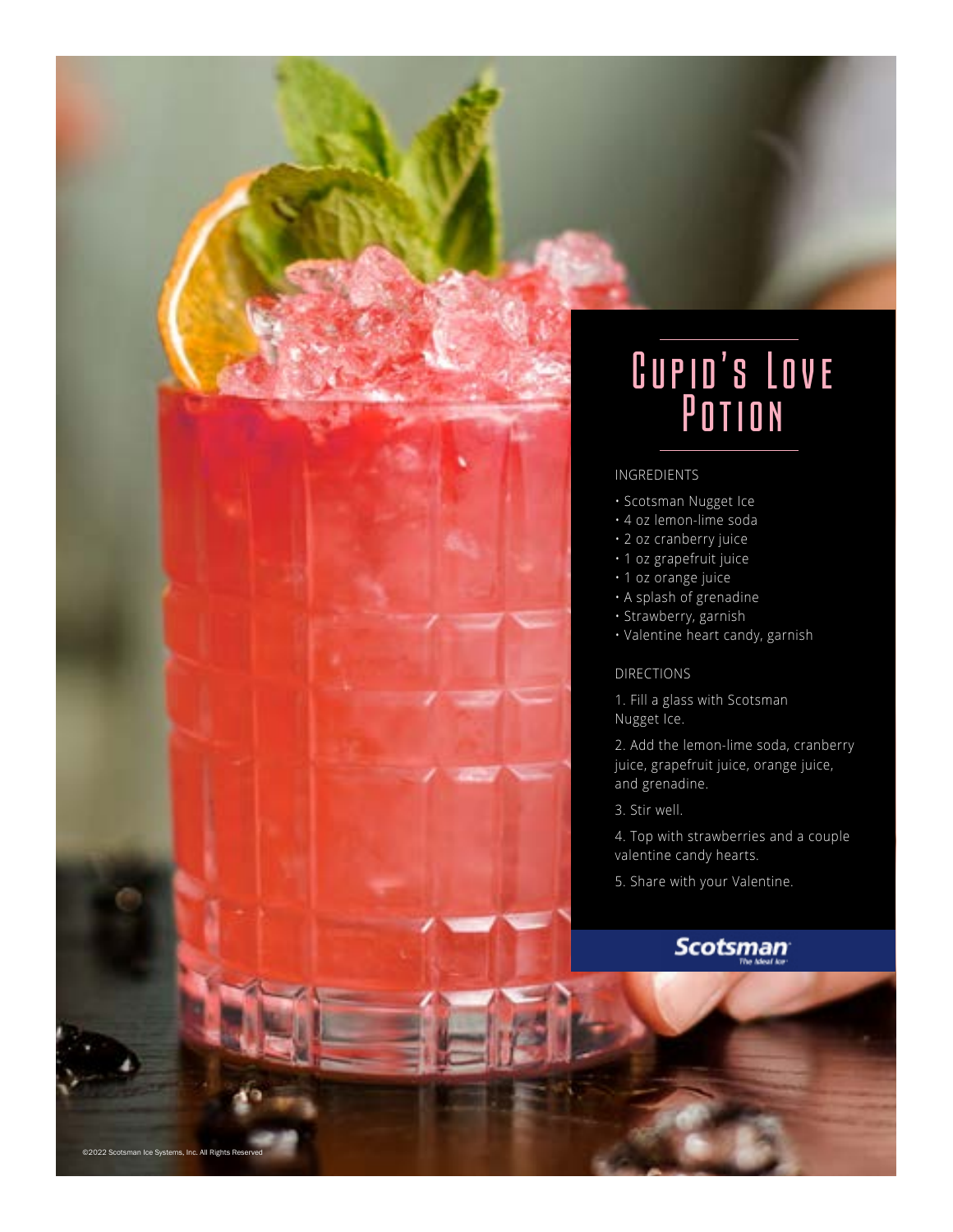

## Mardis Gras in a Glass

#### INGREDIENTS

- Scotsman Nugget Ice
- 2 oz vanilla flavored vodka
- 1 oz cinnamon schnapps
- 6 oz grape juice
- 2 oz lemon-lime soda
- 1 orange, sliced
- Cherries, garnish
- Purple/green/gold sugar, garnish

### DIRECTIONS

1. In a cocktail shaker, add a scoop of Scotsman Nugget Ice along with the vodka, schnapps, and grape juice.

2. Shake until mixed.

3. Pour into a sugar rimmed cocktail glass and top with lemon-lime soda and ice.

4. Garnish with an orange slice and cherries.

5. Enjoy!

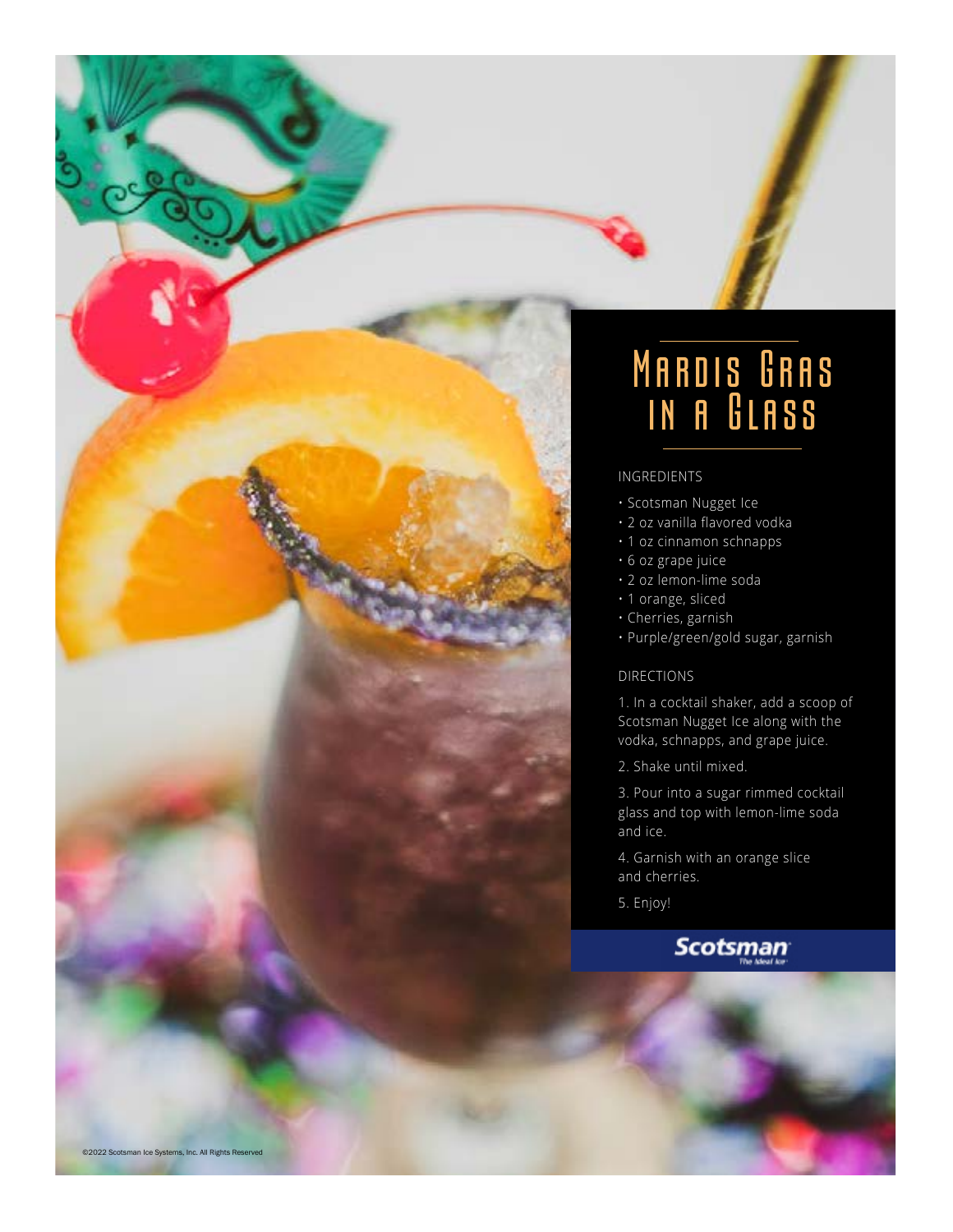## Super Duper Bowl Punch

### INGREDIENTS

- Scotsman Nugget Ice
- 4 cans of lemon-lime soda
- 1 liter of pink lemonade
- 4 oz of coconut water
- 8 oz of pineapple juice
- Football straw
- Cherries, garnish
- 1 lime, wedges

#### DIRECTIONS

©2022 Scotsman Ice Systems, Inc. All Rights Reserved

1. In a large container, mix lemon-lime soda, pink lemonade, coconut water and pineapple juice.

2. Fill container with Scotsman Nugget Ice.

3. Serve in Mason jars with football straws.

4. Top with a fruit garnish and cheer on your team!

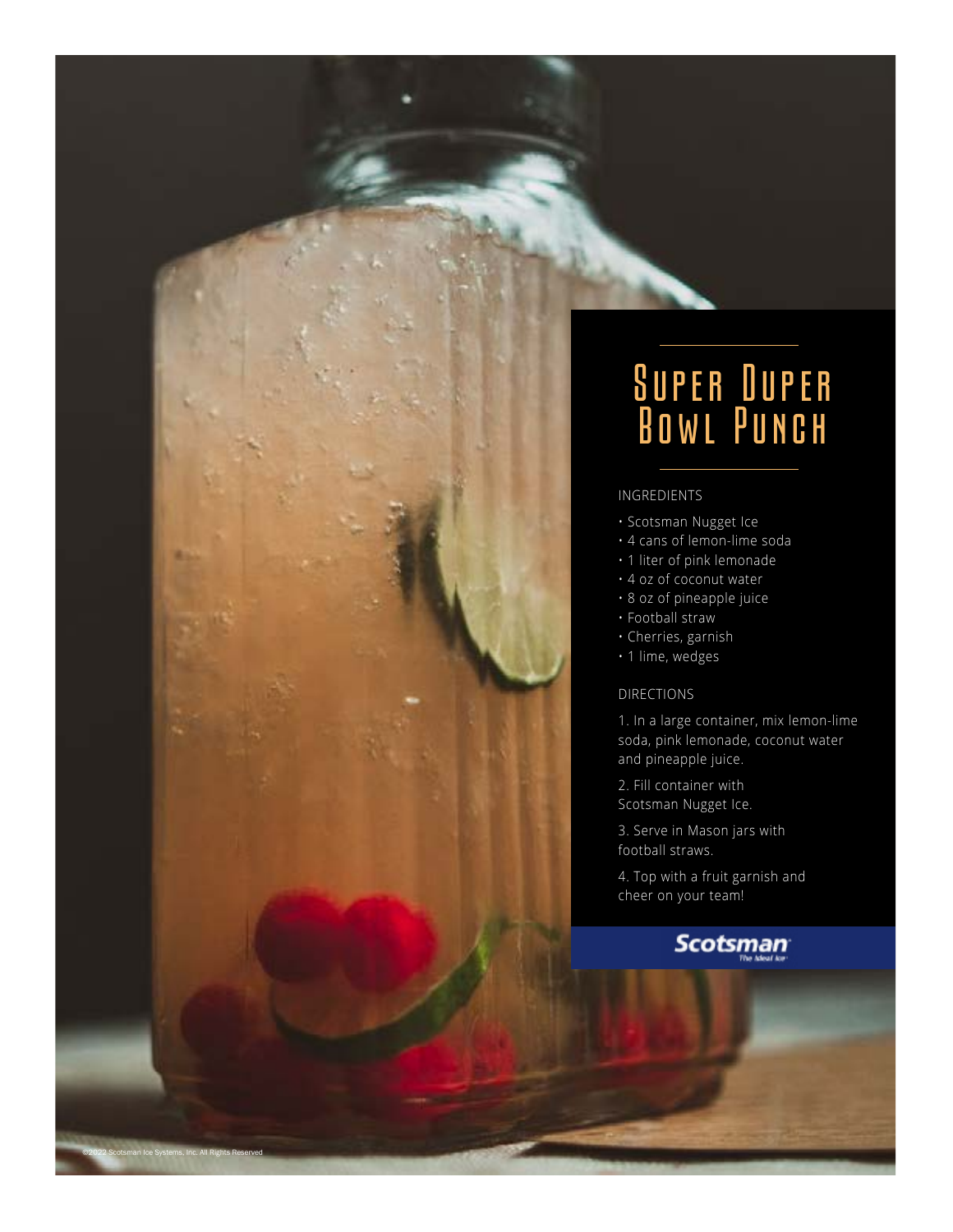

## **GALAXY** Mocktail

### INGREDIENTS

- Scotsman Nugget Ice
- 1 cup of grape non-carbonated drink mix
- 1 can of cherry lemon-lime soda
- 1/4 cup of pina colada mix
- 1 oz of grenadine

#### DIRECTIONS

 1. Fill a glass with Scotsman Nugget Ice.

 2. Layer drink colors by pouring the cherry lemon-lime soda, grape drink and pina colada mix into the glass.

 3. Add a splash of grenadine. Sip. Then enjoy all the Milky Way has to offer.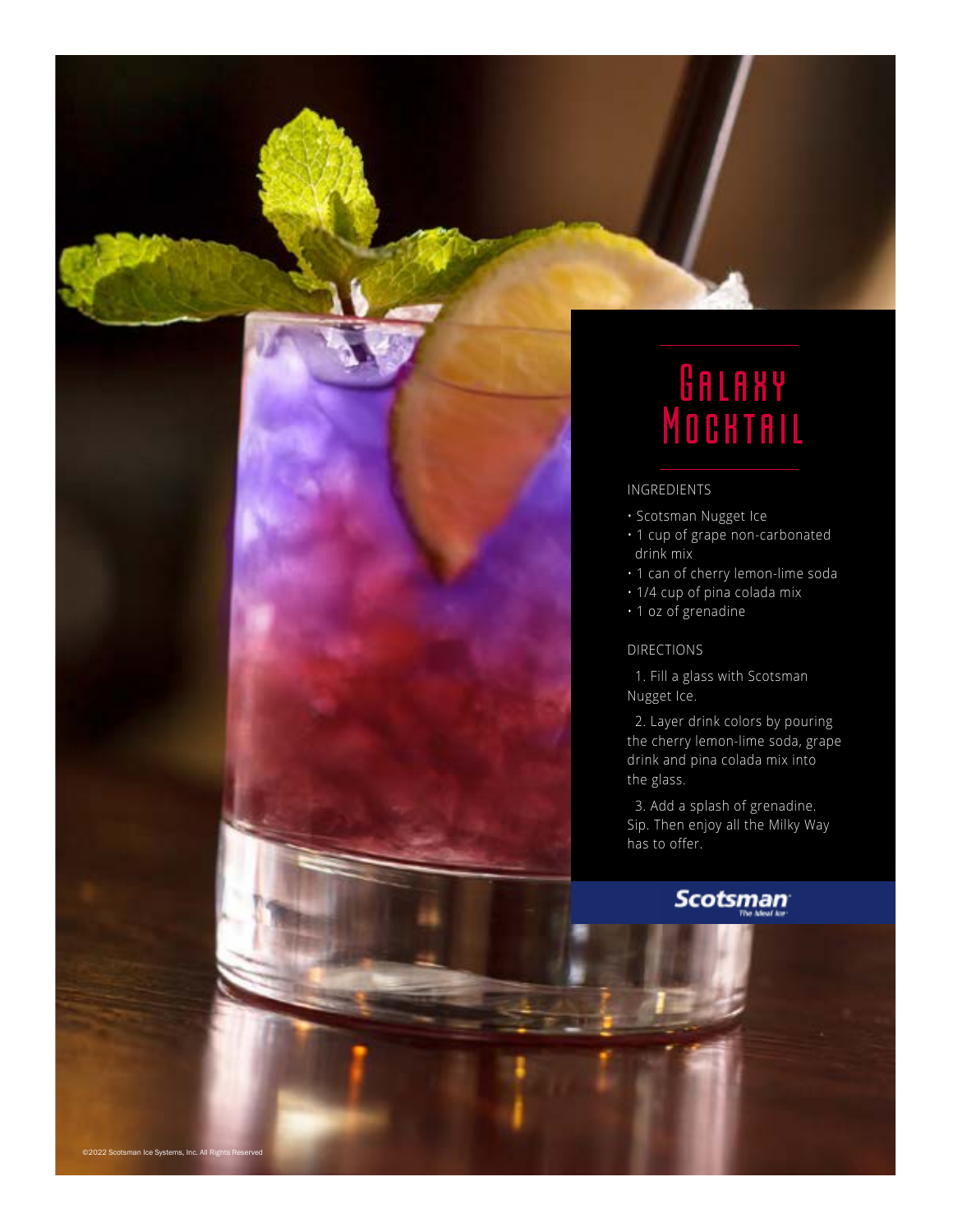

### **STRAWBERRY SMASH**

### INGREDIENTS

- Scotsman Nugget Ice
- 2 oz peach schnapps
- 6 oz lemon-lime soda
- 2 oz vodka
- 4 strawberries, sliced
- 1 oz lime juice

### DIRECTIONS

- 1. Fill glasses with Scotsman Nugget Ice.
- 2. Stir in vodka, schnapps, and lemon-lime soda.
- 3. Top with lime juice and
- a strawberry garnish.
- 4. Enjoy!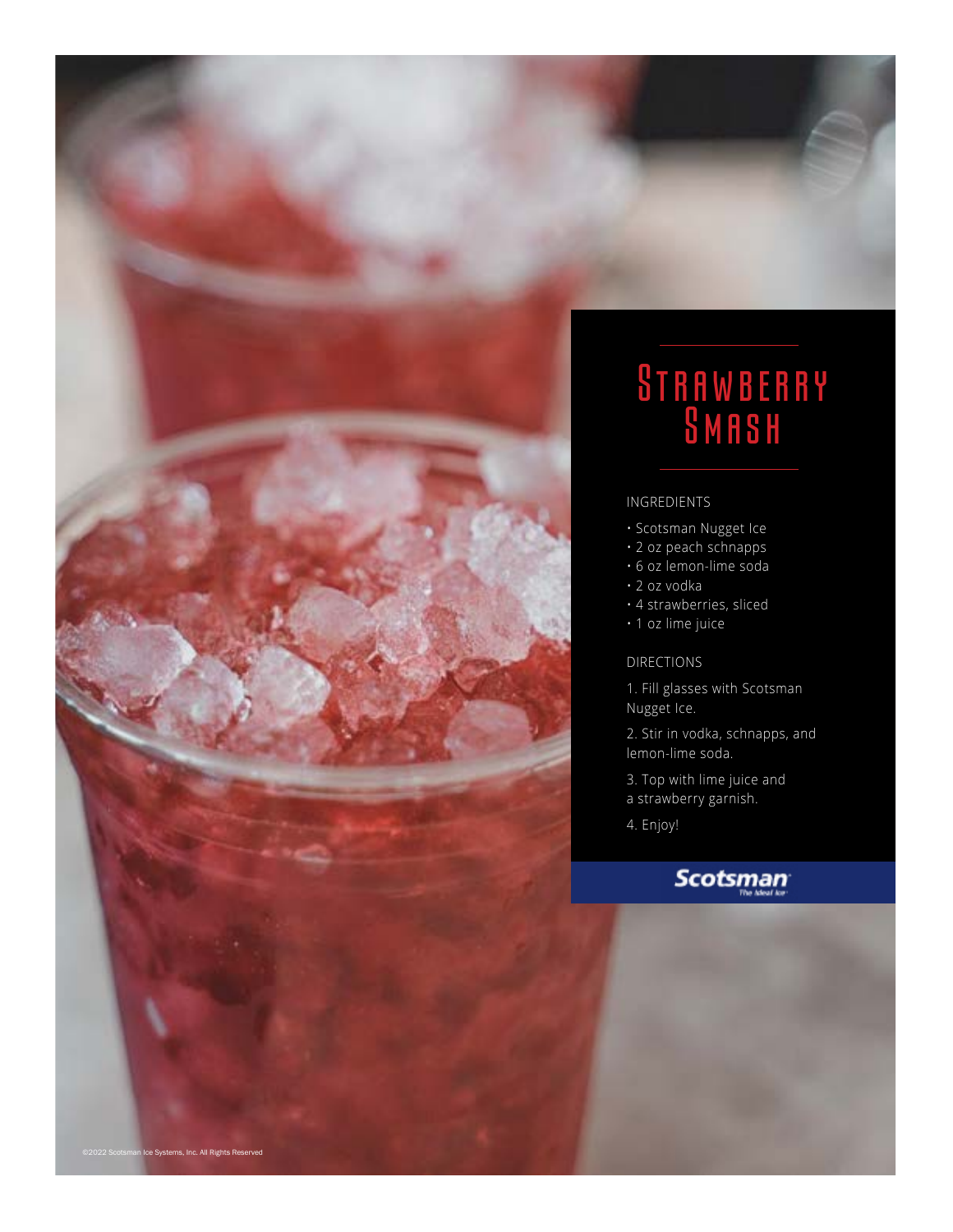

## The Magic C<sub>ITY</sub>

#### INGREDIENTS

- Scotsman Nugget Ice
- 1 oz vodka
- 1 oz blue curacao
- 1/2 oz lemon juice
- 1/2 oz lime juice
- 1 can lemon-lime soda
- 1 lemon, wedges
- Cherries, garnish

### DIRECTIONS

1. Pour the blue curacao, vodka, lemon juice and lime juice over Scotsman Nugget Ice and stir.

- 2. Top off with lemon-lime soda.
- 3. Add cherries and lemon wedge garnish.
- 4. Abracadabra! Let the magic begin.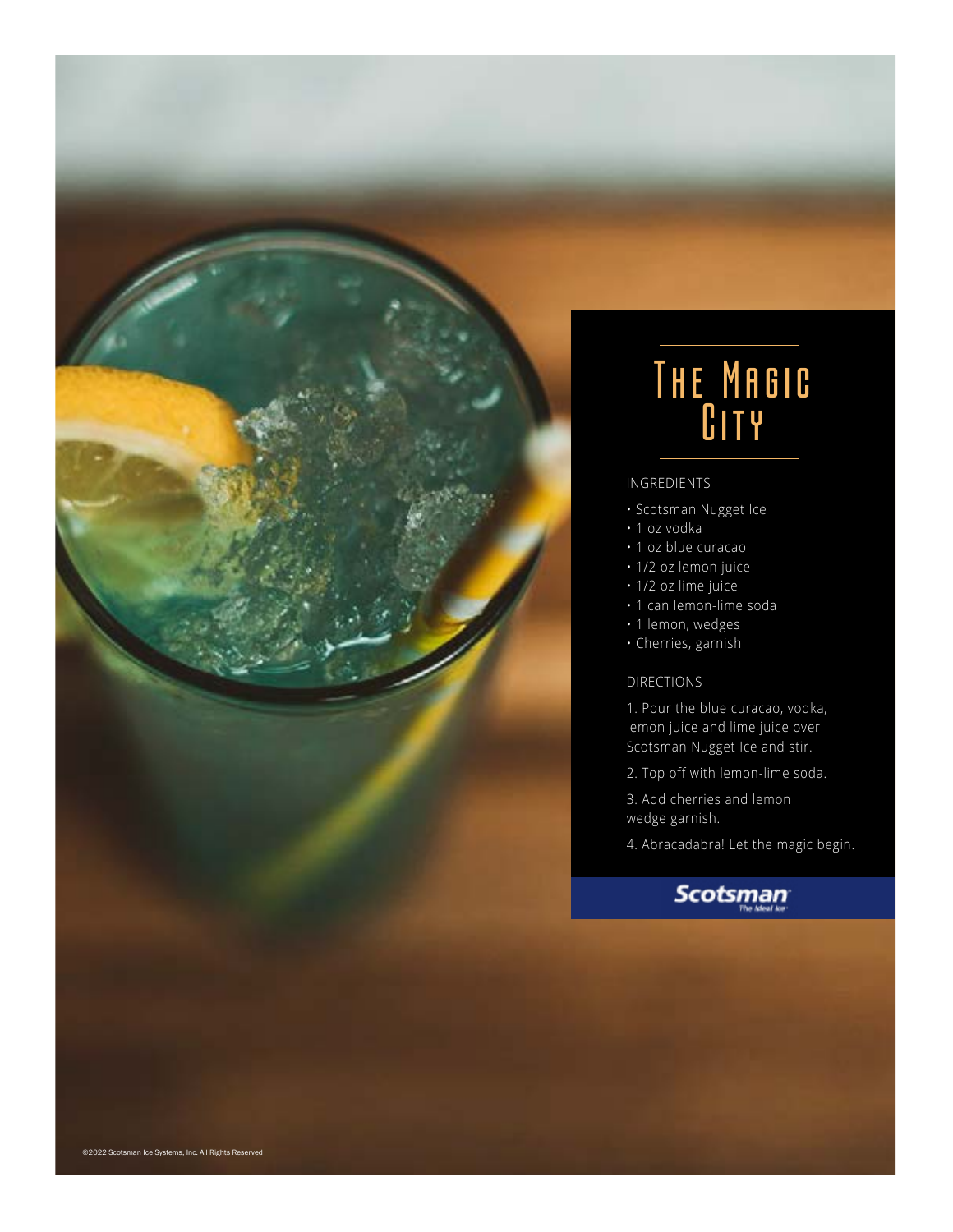

## Gulf Shores **STRAWBERITA**

### INGREDIENTS

- 8 cups of Scotsman Nugget Ice
- 1 cup of sugar
- 1 cup of water
- 1/2 cup of lemon juice
- 1/2 cup of lime juice
- 1/4 cup of frozen strawberries and/or blueberries
- Mint leaves, garnish

### DIRECTIONS

1. In a pan, dissolve sugar in water and heat on stovetop for about 5-minutes. Do not bring to boil.

2. Cool the sugar/water mixture.

3. In a blender, combine the sugar/water mixture, lemon juice, lime juice and frozen strawberries or blueberries. Mix until smooth.

4. Fill margarita glasses with Scotsman Nugget Ice. Then, pour in contents from blender.

5. Garnish with mint leaves or other fun summer decorations. Enjoy!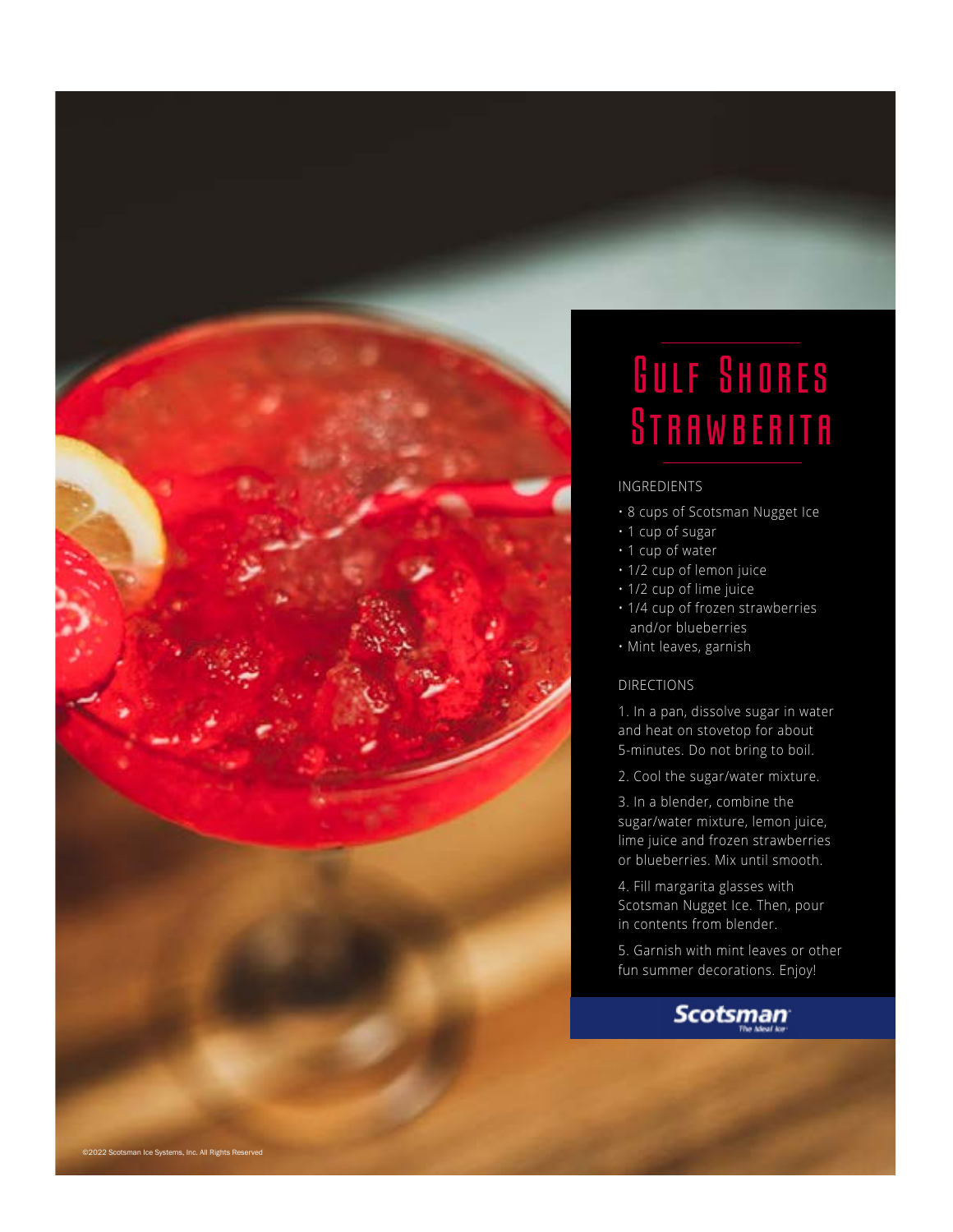

- Scotsman Nugget Ice
- 2 oz margarita mix
- 11/2 oz silver tequila
- 1 can orange soda
- 1 lime, wedges

DIRECTIONS

1. Fill glasses with Scotsman Nugget Ice.

2. Stir in tequila, margarita mix, and orange soda.

3. Top with a lime wedge, sit back and enjoy...you've earned it.

### **Scotsman**

nan Ice Systems, Inc. All Rights Re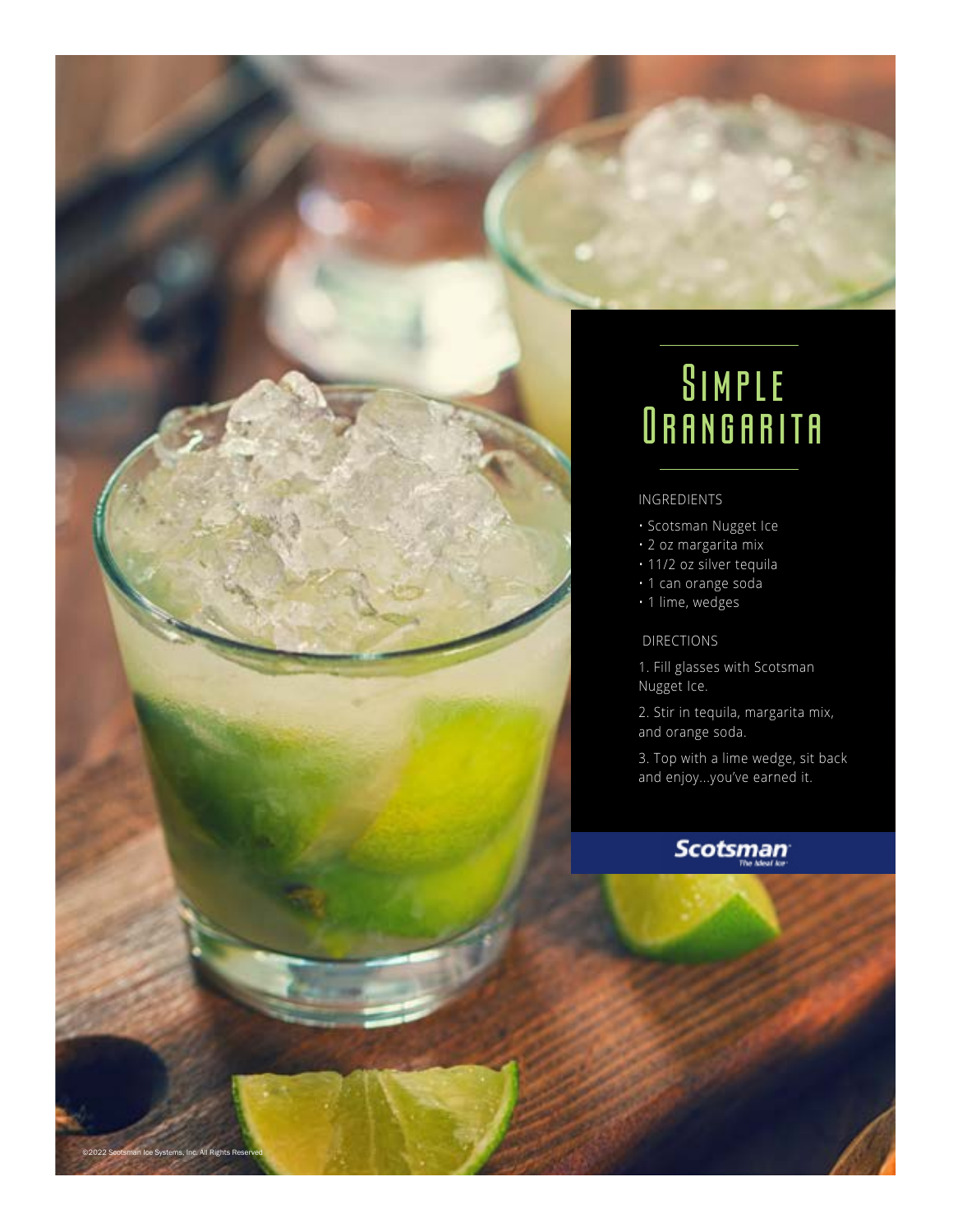

# OHANA PUNCH

#### INGREDIENTS

- Scotsman Nugget Ice
- 2 oz cranberry juice
- 2 oz pineapple juice
- 2 oz orange juice
- 1 lime, squeezed
- 1 can of sparkling water
- A splash of grenadine
- Cherries, garnish
- Pineapple, sliced and quartered
- Drink umbrella

### DIRECTIONS

1. Fill a cocktail shaker with Scotsman Nugget Ice. Add all fruit juices to the cocktail shaker.

2. Shake well.

3. Pour into glasses filled with Scotsman Nugget Ice.

4. Top off each glass with sparkling water and a splash of grenadine. Stir.

5. Garnish with a cherry, pineapple slice, and other fun drink decorations.

6. Best when shared - i le'ale'a kāu.

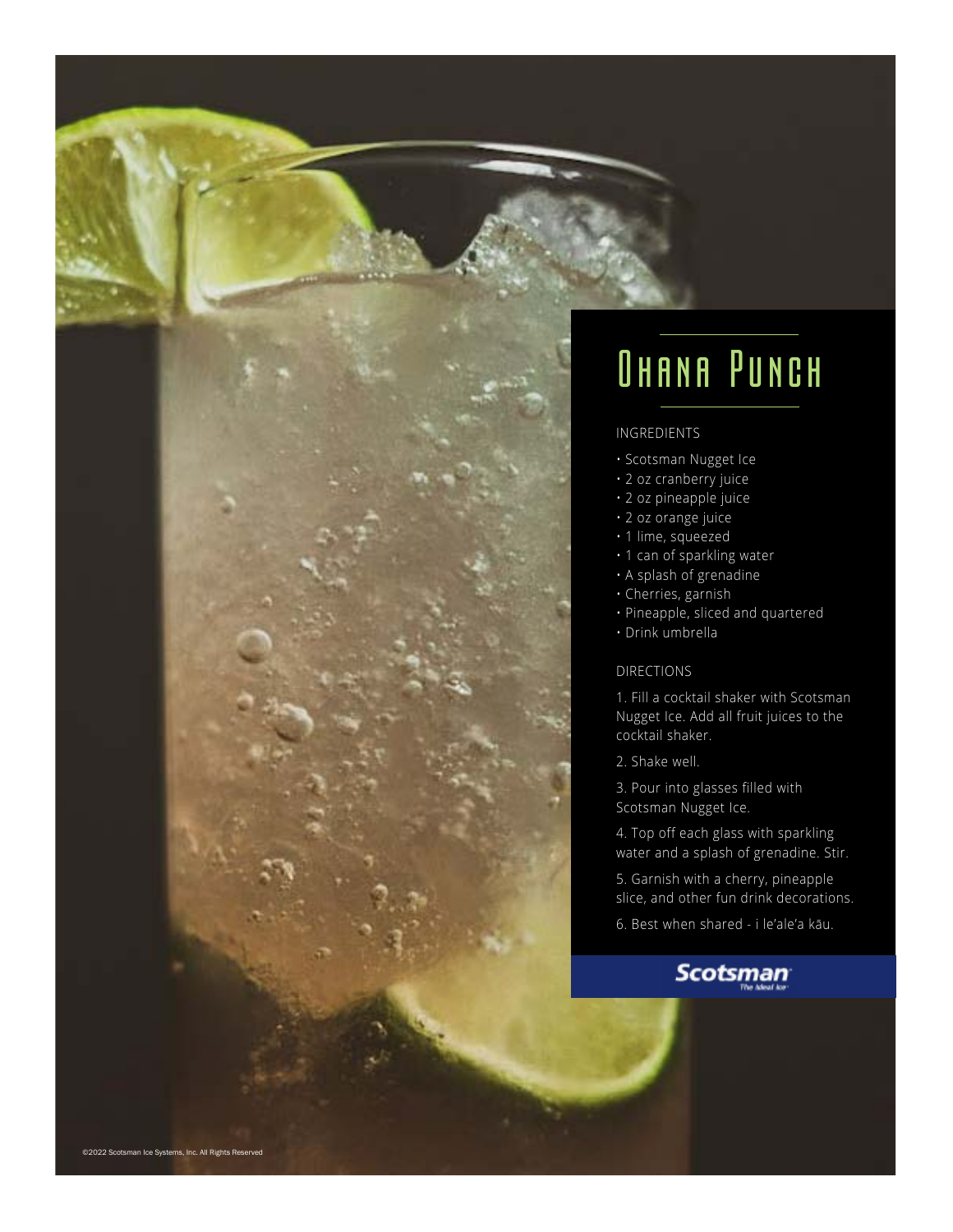

## **SANTE FE SPICY** MARGARITA

### INGREDIENTS

- Scotsman Nugget Ice
- 2 oz tequila
- 1 lime, squeezed
- 1 lime, wedges
- 1 orange, squeezed
- Jalapeños, sliced
- Kosher salt, garnish

#### DIRECTIONS

1. Rim the glass using a lime wedge and salt.

2. In a cocktail shaker, add the ice, tequila, lime juice, orange juice and a few jalapenos slices - shake vigorously.

3. Add Scotsman Nugget Ice into the rimmed glass and pour in spicy margarita.

- 4. Add a lime wedge.
- 5. Enjoy!

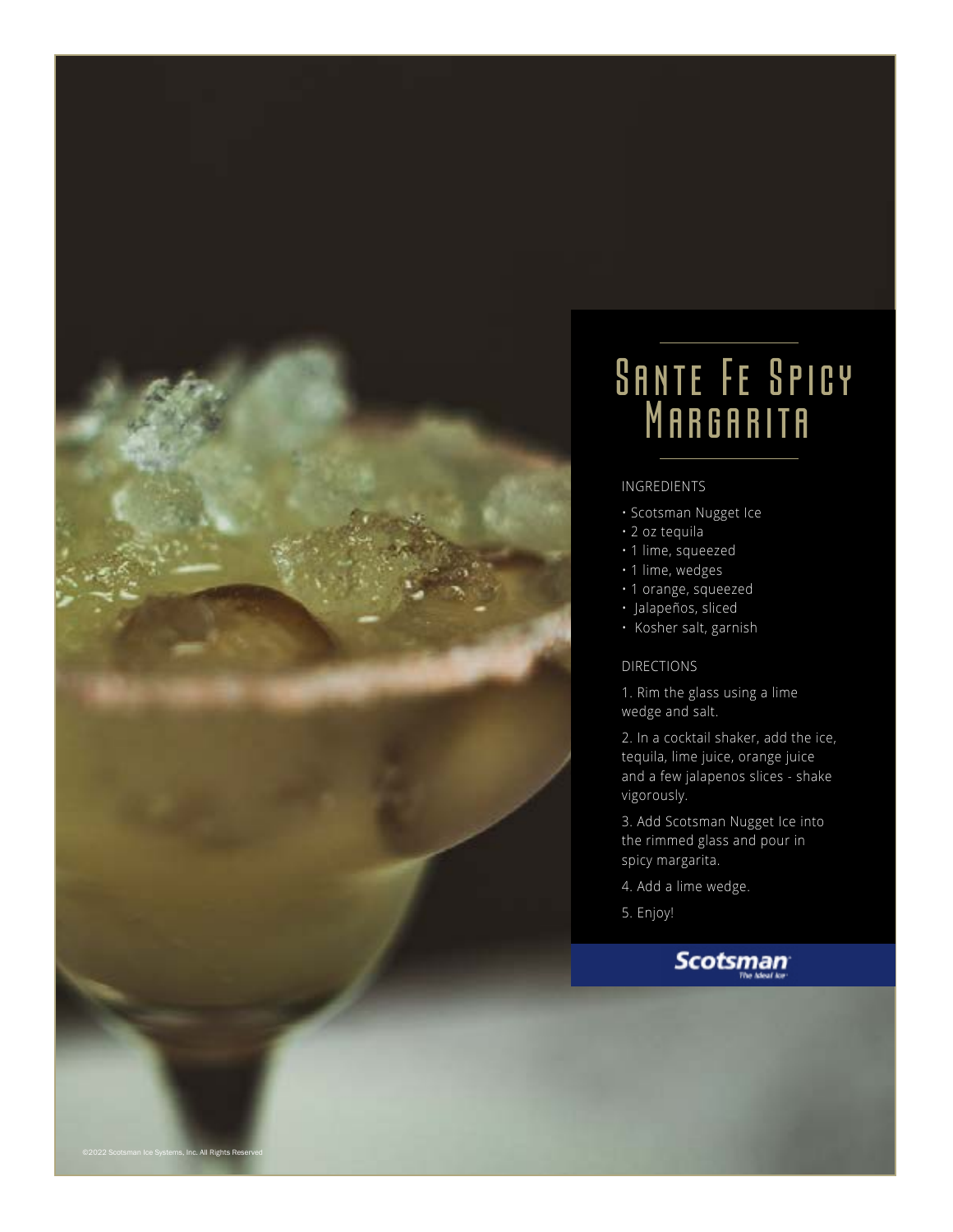### Minneapolis **MULE**

### INGREDIENTS

- Scotsman Nugget Ice
- 11/2 oz of vodka
- 1/2 oz of cranberry juice
- 1/2 bottle of ginger beer
- 1 lime, wedges

### DIRECTIONS

- 1. Fill a collins glass with Scotsman Nugget Ice.
- 2. Add cranberry juice and vodka.
- 3. Stir well.
- 4. Top with ginger beer.

5. Add a lime wedge garnish and enjoy!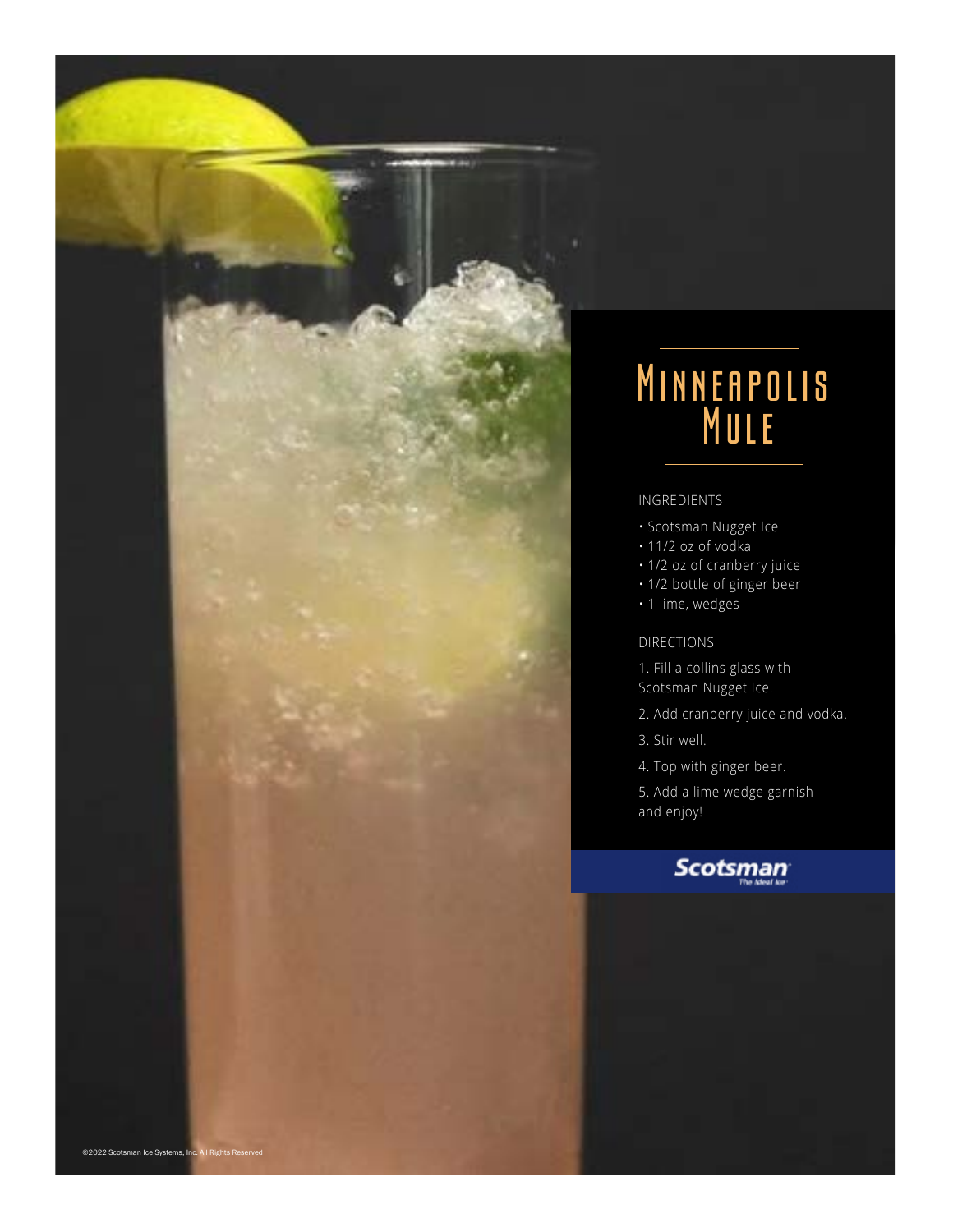

## Chicago Dog Bloody Mary

### INGREDIENTS

- Scotsman Nugget Ice
- 6 oz Boody Mary mix
- 2 oz vodka
- 1/2 oz lime juice
- 1/4 oz Worcestershire sauce
- 1/2 tsp horseradish
- 1 lime, wedges
- Pickle spear, garnish
- Pickled banana peppers, garnish
- Cherry tomato, garnish
- Hotdog and bun, garnish

DIRECTIONS

1. Fill a glass with Scotsman Nugget Ice.

2. Mix in the Bloody Mary mix, vodka, lime juice, Worcestershire, and horseradish sauce.

3. Stir well.

4. Add pickle spear, banana peppers and cherry tomato garnish.

5. Top with a hotdog garnish and no ketchup!

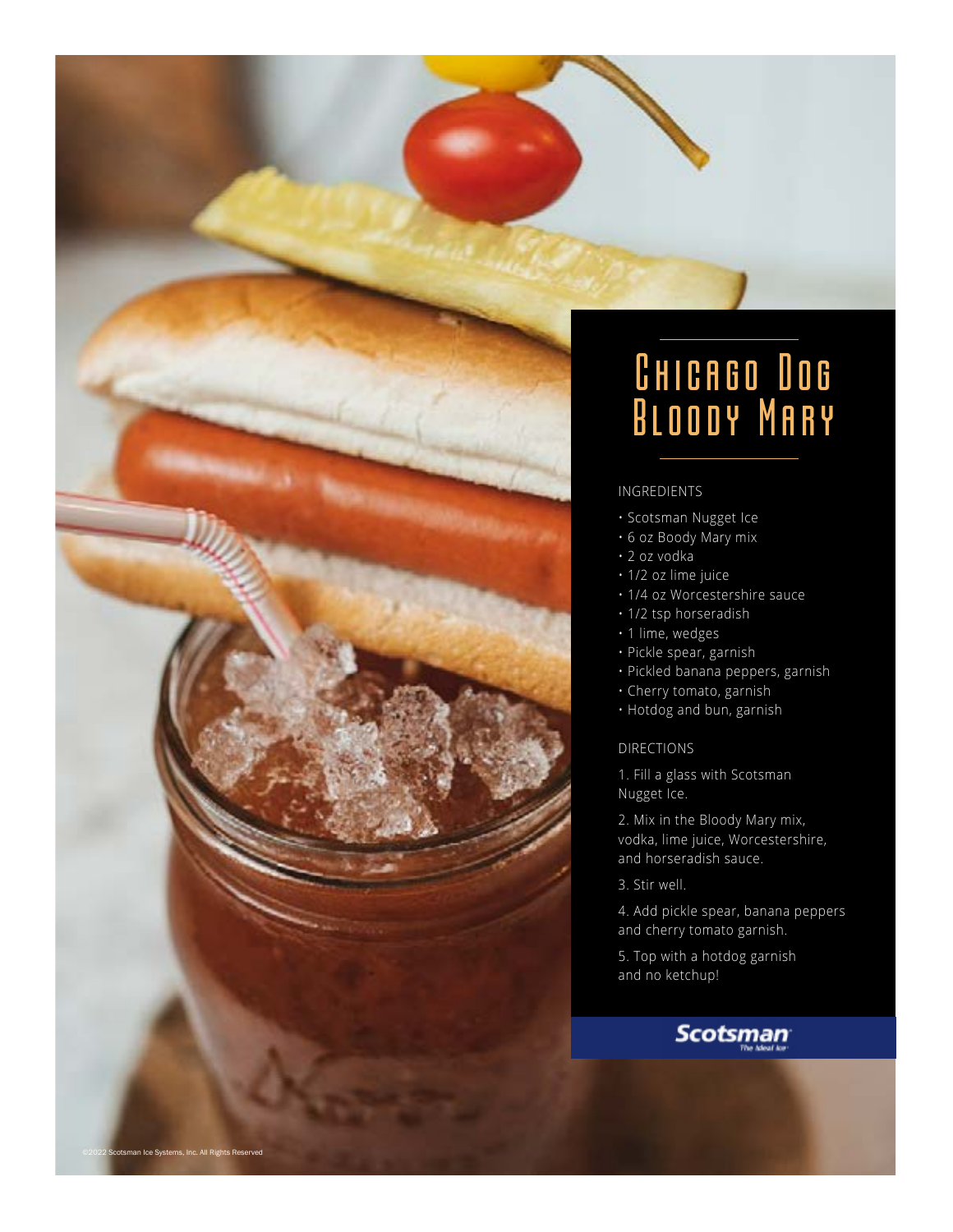

- Scotsman Nugget Ice
- 3 oz tequila
- 4 oz club soda
- 2/3 cup pomegranate juice
- 2/3 cup grapefruit juice
- 2 tbsp pomegranate arils
- 1 lime, wedges

### DIRECTIONS

©2022 Scotsman Ice Systems, Inc. All Rights Reserved

- 1. Fill a glass with Scotsman Nugget Ice.
- 2. Stir in tequila, fruit juices, and soda.

3. Top with pomegranate arils and a lime wedge garnish.

4. Squeeze in lime and enjoy!